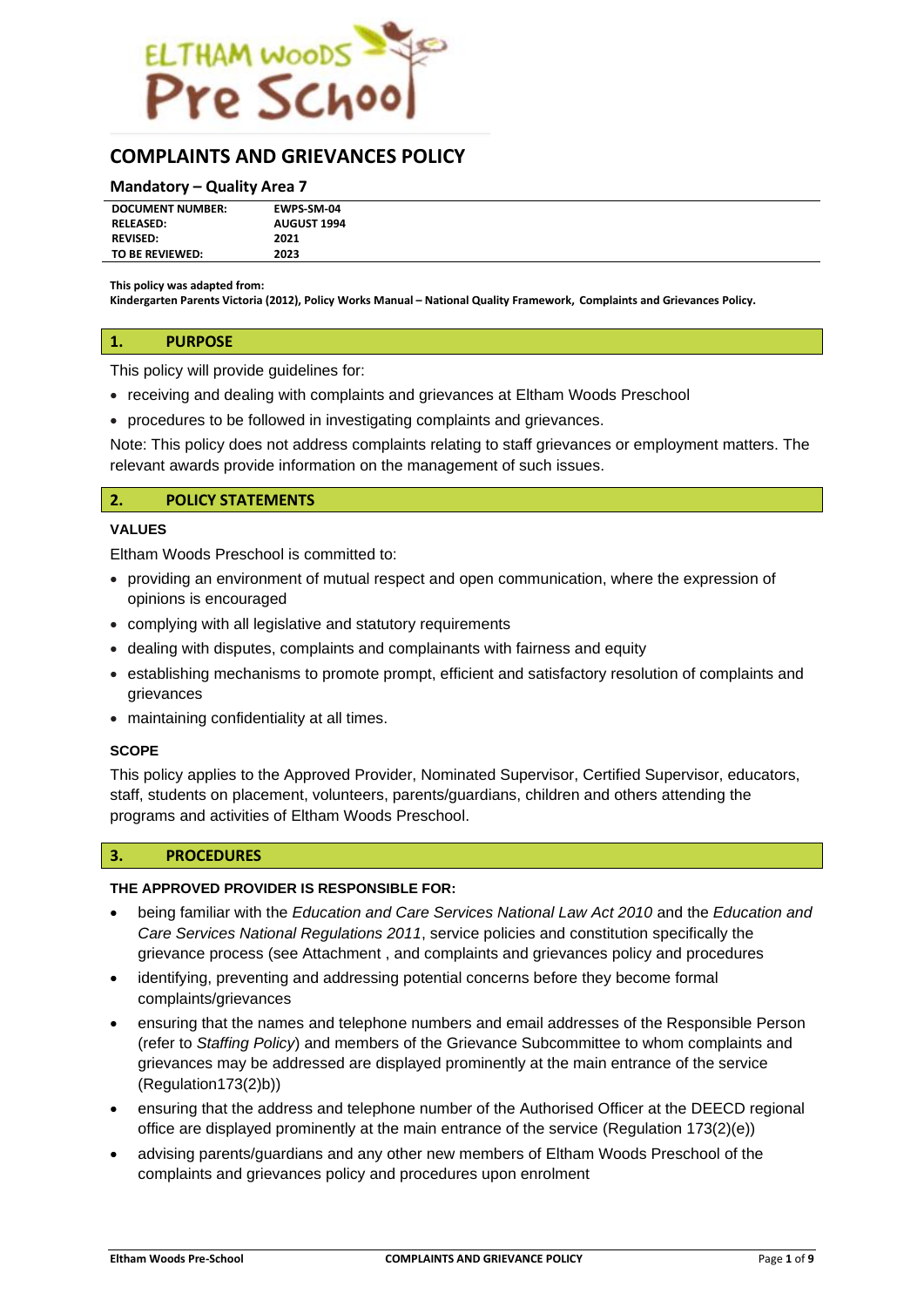- ensuring that this policy is available for inspection at the service at all times (Regulation 171)
- being aware of, and committed to, the principles of communicating and sharing information with service employees, members and volunteers
- responding to all complaints and grievances in the most appropriate manner and at the earliest opportunity
- treating all complainants fairly and equitably
- providing a *Complaints and Grievances Register* (refer to *Definitions*) and ensuring that staff record complaints and grievances along with outcomes
- complying with the service's *Privacy and Confidentiality Policy* and maintaining confidentiality at all times (Regulations 181, 183)
- establishing a Grievances Subcommittee or appointing an investigator to investigate and resolve grievances (refer to Attachment 1 – Sample terms of reference for a Grievances Subcommittee)
- referring notifiable complaints (refer to *Definitions*), grievances (refer to *Definitions*) or complaints that are unable to be resolved appropriately and in a timely manner to the Grievances Subcommittee
- informing DEECD in writing within 24 hours of receiving a notifiable complaint (refer to *Definitions*) (Act 174(4), Regulation 176(2)(b))
- receiving recommendations from the Grievances Subcommittee and taking appropriate action.

## **THE NOMINATED SUPERVISOR, CERTIFIED SUPERVISORS, EDUCATORS AND OTHER STAFF ARE RESPONSIBLE FOR:**

- responding to and resolving issues as they arise where practicable
- maintaining professionalism and integrity at all times
- discussing minor complaints directly with the party involved as a first step towards resolution (the parties are encouraged to discuss the matter professionally and openly work together to achieve a desired outcome)
- informing complainants of the service's *Complaints and Grievances Policy*
- recording all complaints and grievances in the *Complaints and Grievances Register* (refer to *Definitions*)
- notifying the Approved Provider if the complaint escalates and becomes a grievance (refer to *Definitions*), is a notifiable complaint (refer to *Definitions*) or is unable to be resolved appropriately in a timely manner
- providing information as requested by the Approved Provider e.g. written reports relating to the grievance
- complying with the service's *Privacy and Confidentiality Policy* and maintaining confidentiality at all times (Regulations 181, 183)
- working co-operatively with the Approved Provider and DEECD in any investigations related to grievances about Eltham Woods Preschool, it's programs or staff.

## **PARENTS/GUARDIANS ARE RESPONSIBLE FOR:**

- raising a complaint directly with the person involved, in an attempt to resolve the matter without recourse to the complaints and grievances procedures
- communicating (preferably in writing) any concerns relating to the management or operation of the service as soon as is practicable
- raising any unresolved issues or serious concerns directly with the Approved Provider, via the Nominated Supervisor/educator or through the Grievances Subcommittee
- maintaining complete confidentiality at all times
- co-operating with requests to meet with the Grievances Subcommittee and/or provide relevant information when requested in relation to complaints and grievances.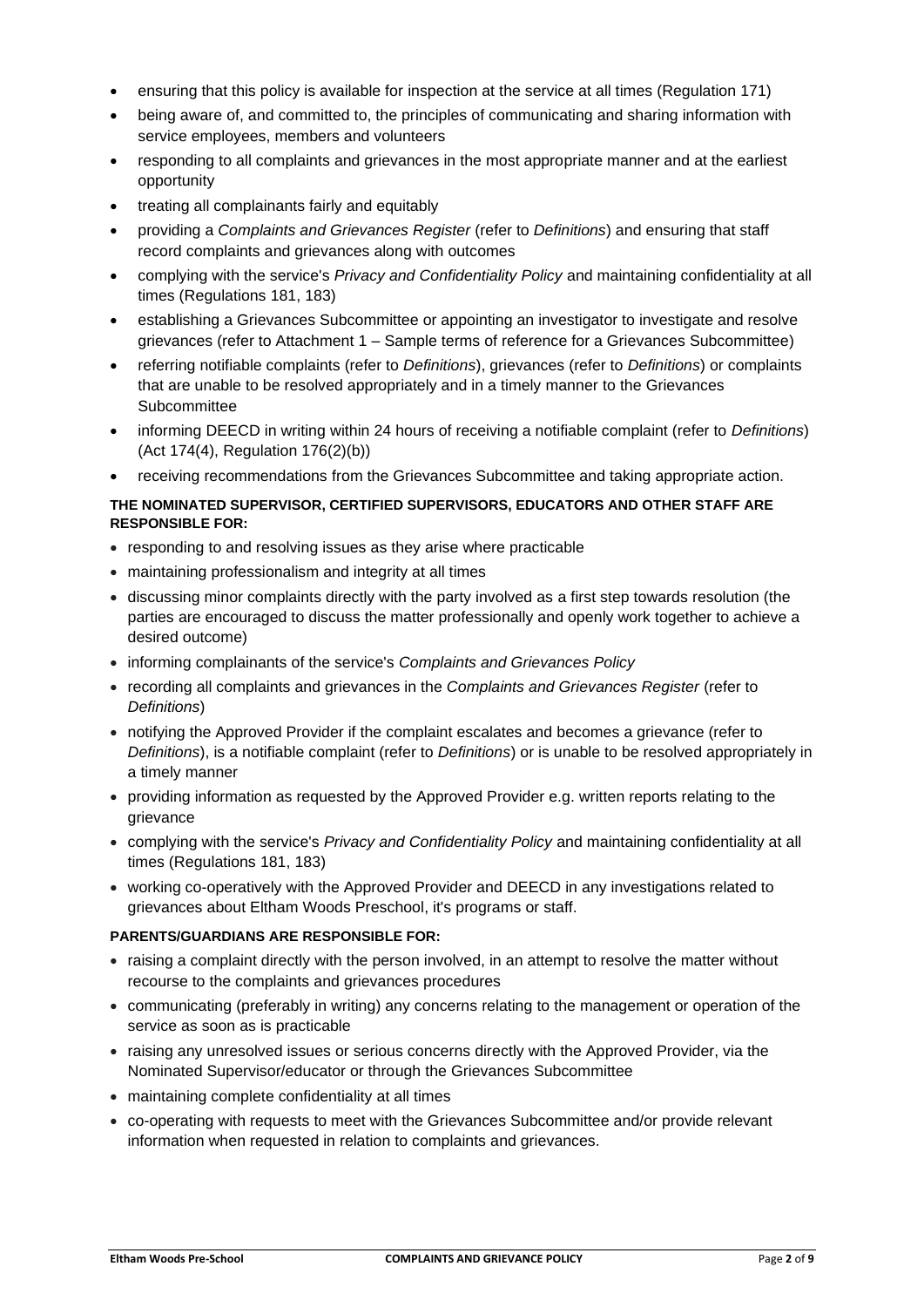**Volunteers and students, while at the service, are responsible for following this policy and its procedures.** 

## **4. BACKGROUND AND LEGISLATION**

#### **BACKGROUND**

Complaints or grievances may be received from anyone who comes in contact with Eltham Woods Preschool including parents/guardians, volunteers, students, members of the local community and other agencies.

In most cases, dealing with complaints and grievances will be the responsibility of the Approved Provider. All complaints and grievances, when lodged, need to be initially assessed to determine whether they are a general or a notifiable complaint (refer to *Definitions*).

When a complaint or grievance has been assessed as 'notifiable', the Approved Provider must notify Department of Education and Early Childhood Development (DEECD) of the complaint or grievance. The Approved Provider will investigate the complaint or grievance and take any actions deemed necessary, in addition to responding to requests from and assisting with any investigation by DEECD.

There may be occasions when the complainant reports the complaint or grievance directly to DEECD. If DEECD then notifies the Approved Provider about a complaint they have received, the Approved Provider will still have responsibility for investigating and dealing with the complaint or grievance as outlined in this policy, in addition to co-operating with any investigation by DEECD.

DEECD will investigate all complaints and grievances it receives about a service, where it is alleged that the health, safety or wellbeing of any child within the service may have been compromised, or that there may have been a contravention of the *Education and Care Services National Law Act 2010* and the *Education and Care Services National Regulations 2011*.

#### **Legislation and standards**

Relevant legislation and standards include but are not limited to:

- *Charter of Human Rights and Responsibilities Act 2006 (Vic)*
- *Children, Youth and Families Act 2005* (Vic)
- *Education and Care Services National Law Act 2010*: Section 174(2)(b)
- *Education and Care Services National Regulations 2011*: Regulations 168(2)(o) and 176(2)(b)
- *Information Privacy Act 2000* (Vic)
- *National Quality Standard*, Quality Area 7: Leadership and Service Management
	- − Standard 7.3: Administrative systems enable the effective management of a quality service
		- − Element 7.3.4: Processes are in place to ensure that all grievances and complaints are addressed, investigated fairly and documented in a timely manner
- *Privacy Act 1988* (Cth)
- *Privacy Regulations 2013*(Cth)

The most current amendments to listed legislation can be found at:

- Victorian Legislation Victorian Law Today:<http://www.legislation.vic.gov.au/>
- Commonwealth Legislation ComLaw:<http://www.comlaw.gov.au/>

## **5. DEFINITIONS**

The terms defined in this section relate specifically to this policy. For commonly used terms e.g. Approved Provider, Nominated Supervisor, Regulatory Authority etc. refer to the *General Definitions* section of this manual.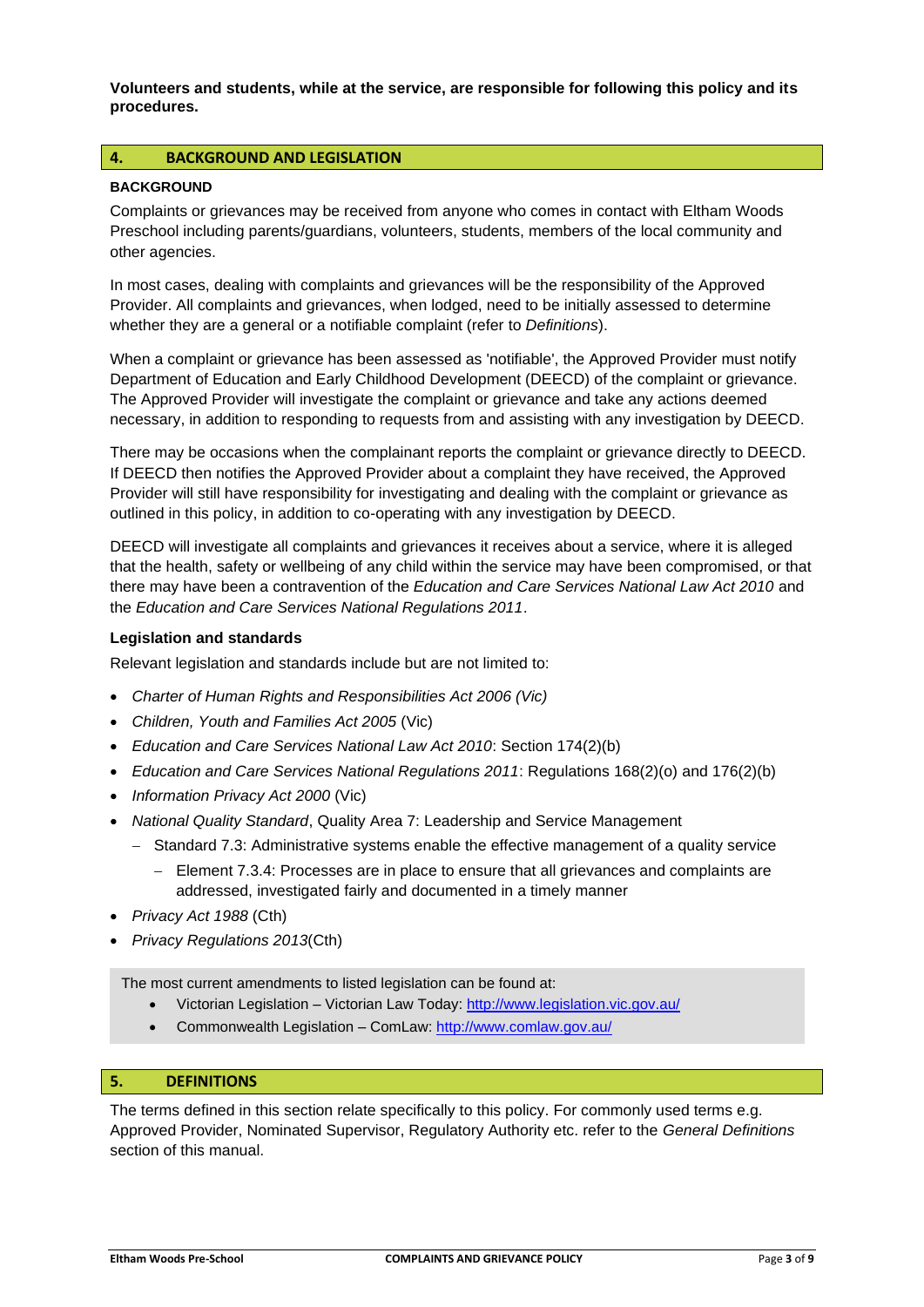**Complaint:** (In relation to this policy) a complaint is defined as an issue of a minor nature that can be resolved promptly or within 24 hours, and does not require a detailed investigation. Complaints include an expression of displeasure, such as poor service, and any verbal or written complaint directly related to the service (including general and notifiable complaints).

Complaints do not include staff, industrial or employment matters, occupational health and safety matters (unless related to the safety of the children) and issues related to the legal business entity, such as the incorporated association or co-operative.

**Complaints and Grievances Register:** (In relation to this policy) records information about complaints and grievances received at the service, together with a record of the outcomes. This register must be kept in a secure location, accessible only to educators and Responsible Persons at the service. The register can provide valuable information to the Approved Provider on meeting the needs of children and families at the service.

**Dispute resolution procedure:** The method used to resolve complaints, disputes or matters of concern through an agreed resolution process.

**General complaint:** A general complaint may address any aspect of the service e.g. a lost clothing item or the service's fees. Services do not have to inform DEECD, but the complaint must be dealt with as soon as is practicable to avoid escalation of the issue.

**Grievance:** A grievance is a formal statement of complaint that cannot be addressed immediately and involves matters of a more serious nature e.g. the service is in breach of a policy or the service did not meet the care expectations of a family.

**Mediator:** A person who mediates, especially one who reconciles differences between disputants.

**Mediation:** An attempt to bring about a peaceful settlement or compromise between disputants through the objective intervention of a neutral party.

**Notifiable complaint:** A complaint that alleges a breach of the Act or Regulation, or alleges that the health, safety or wellbeing of a child at the service may have been compromised. Any complaint of this nature must be reported by the Approved Provider to the secretary of DEECD within 24 hours of the complaint being made (Section 174(2)(b), Regulation 176(2)(b)). If the Approved Provider is unsure whether the matter is a notifiable complaint, it is good practice to contact DEECD for confirmation. Written reports to DEECD must include:

- details of the event or incident
- the name of the person who initially made the complaint
- if appropriate, the name of the child concerned and the condition of the child, including a medical or incident report (where relevant)
- contact details of a nominated member of the Grievances Subcommittee
- any other relevant information.

Written notification of complaints must be submitted using the appropriate forms, which can be found on the ACECQA website: www.acecqa.gov.au

**Serious incident:** An incident resulting in the death of a child, or an injury, trauma or illness for which the attention of a registered medical practitioner, emergency services or hospital is sought or should have been sought. This also includes an incident in which a child appears to be missing, cannot be accounted for, is removed from the service in contravention of the Regulations or is mistakenly locked in/out of the service premises (Regulation 12). A serious incident should be documented in an *Incident, Injury, Trauma and Illness Record* (sample form available on the ACECQA website) as soon as possible and within 24 hours of the incident. The Regulatory Authority (DEECD) must be notified within 24 hours of a serious incident occurring at the service (Regulation 176(2)(a)). Records are required to be retained for the periods specified in Regulation 183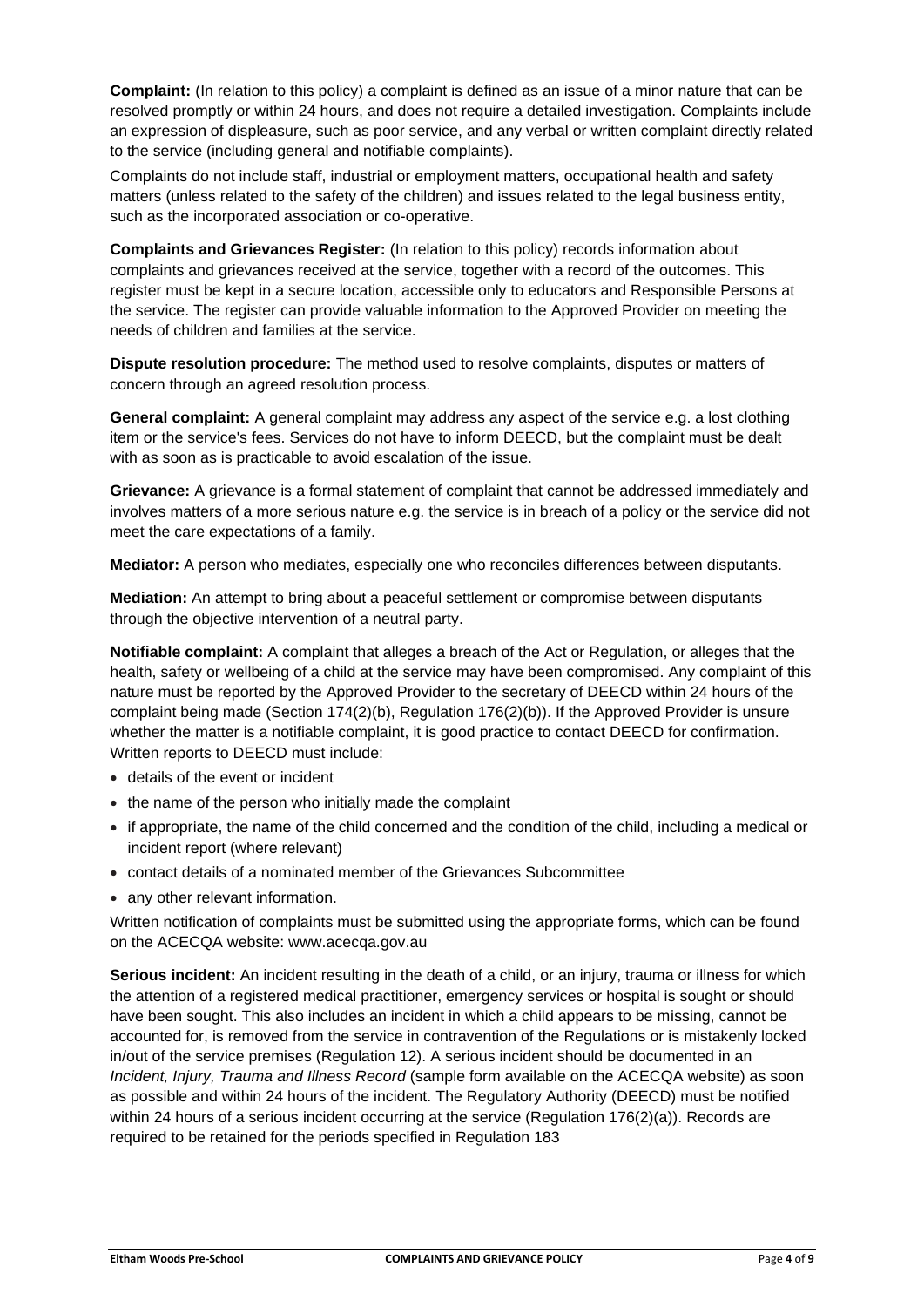## **6. SOURCES AND RELATED POLICIES**

#### **Sources**

- KPV *Early Childhood Management Manual*
- The Constitution of Eltham Woods Preschool Inc effective 3 October 2013
- ACECQA: www.acecqa.gov.au

#### **Service policies**

- *Code of Conduct*
- *Inclusion and Equity Policy*
- *Interactions with Children Policy*
- *Privacy and Confidentiality Policy*
- *Staffing Policy*

## **7. EVALUATION**

In order to assess whether the values and purposes of the policy have been achieved, the Approved Provider will:

- regularly seek feedback from everyone affected by the policy regarding its effectiveness
- monitor complaints and grievances as recorded in the Complaints and Grievances Register to assess whether satisfactory resolutions have been achieved
- review the effectiveness of the policy and procedures to ensure that all complaints have been dealt with in a fair and timely manner
- keep the policy up to date with current legislation, research, policy and best practice
- revise the policy and procedures as part of the service's policy review cycle, or as required
- notify parents/guardians at least 14 days before making any changes to this policy or its procedures.

#### **8. ATTACHMENTS**

- Attachment 1: Sample terms of reference for a Grievances Subcommittee
- Attachment 2: Dealing with complaints and grievances

#### **9. AUTHORISATION**

This policy was adopted by the Approved Provider of Eltham Woods Preschool in 2021.

## **10. POLICY CHANGE RECORD**

| Date              | <b>Revision Description</b>                                         | Authority             |
|-------------------|---------------------------------------------------------------------|-----------------------|
| August 1994       | Grievance Policy first adopted                                      | <b>EWPS Committee</b> |
| October 2008      | Grievance Policy revised                                            | <b>EWPS Committee</b> |
| <b>March 2014</b> | Complaints & Grievances Policy adapted from KPV Policy Works Manual | <b>EWPS Committee</b> |
| 2018              | Review                                                              | <b>EWPS Committee</b> |
| 2021              | Review                                                              | <b>EWPS Committee</b> |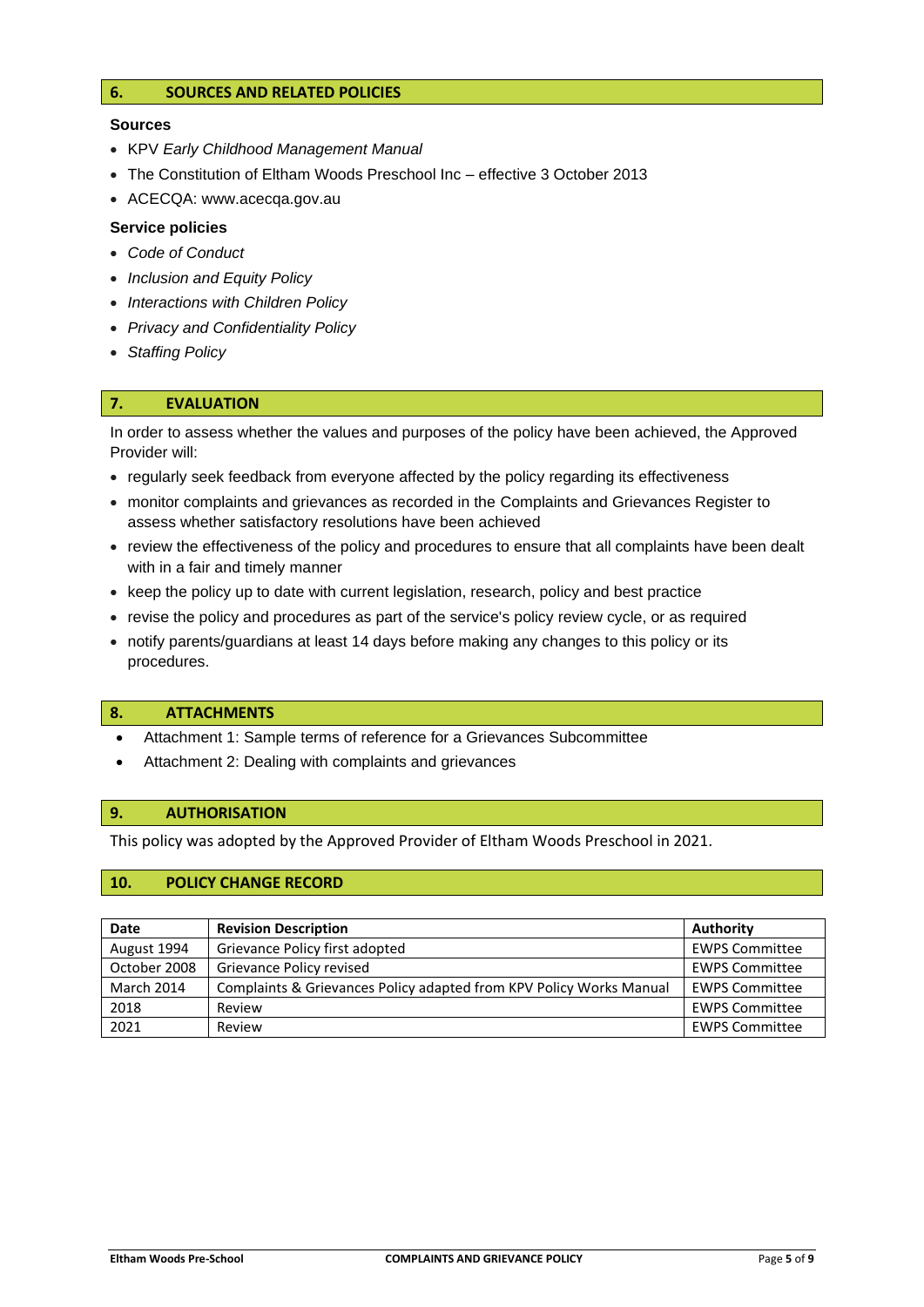# **ATTACHMENT 1**

## **Sample terms of reference for a Grievances Subcommittee**

## **Purpose**

• A Grievances Subcommittee has been established by the Approved Provider of Eltham Woods Preschool to investigate and resolve grievances lodged with Eltham Woods Preschool. The Grievances Subcommittee members comprise of the Educational Leader and one other staff member, and at least two members of the committee of management. The details of this Subcommittee will be updated annually and the members displayed on the centre foyer noticeboard.

## **MEMBERSHIP**

Three people are nominated by the Approved Provider, and membership must include a minimum of one Responsible Person (refer to *Definitions*).

#### **TIME PERIOD NOMINATED**

The Grievances Subcommittee shall be appointed for one year.

## **MEETING REQUIREMENTS**

The subcommittee is responsible for organising meetings as soon as is practicable after receiving a complaint or grievance.

# **DECISION-MAKING AUTHORITY**

The subcommittee is required to fulfil only those tasks and functions as outlined in these terms of reference.

The Approved Provider may decide to alter the decision-making authority of the subcommittee at any time.

## **BUDGET ALLOCATION**

All expenditure to be incurred by the subcommittee must be approved by the Approved Provider. A request in writing must be submitted by the subcommittee.

## **REPORTING REQUIREMENTS OF THE COMMITTEE**

- The subcommittee is required to keep minutes of all meetings held. These are to be kept in a secure file.
- The convenor is required to present a written report to the Approved Provider about the grievance, ensuring that privacy and confidentiality are maintained according to the service's *Privacy and Confidentiality Policy*.

## **TASKS AND FUNCTIONS OF THE GRIEVANCES SUBCOMMITTEE**

- Responding to complaints in a timely manner
- Investigating all complaints received in a discreet and responsible manner
- Implementing the procedures outlined in Attachment 2 Dealing with complaints and grievances
- Acting fairly and equitably, and maintaining confidentiality at all times
- Informing the Approved Provider if a complaint is assessed as notifiable
- Keeping the Approved Provider informed about complaints that have been received and the outcomes of investigations
- Providing the Approved Provider with recommendations for action
- Ensuring decisions are based on the evidence that has been gathered
- Reviewing the terms of reference of the Grievances Subcommittee at commencement and on completion of their term. Suggestions for alterations are to be presented to and approved by the Approved Provider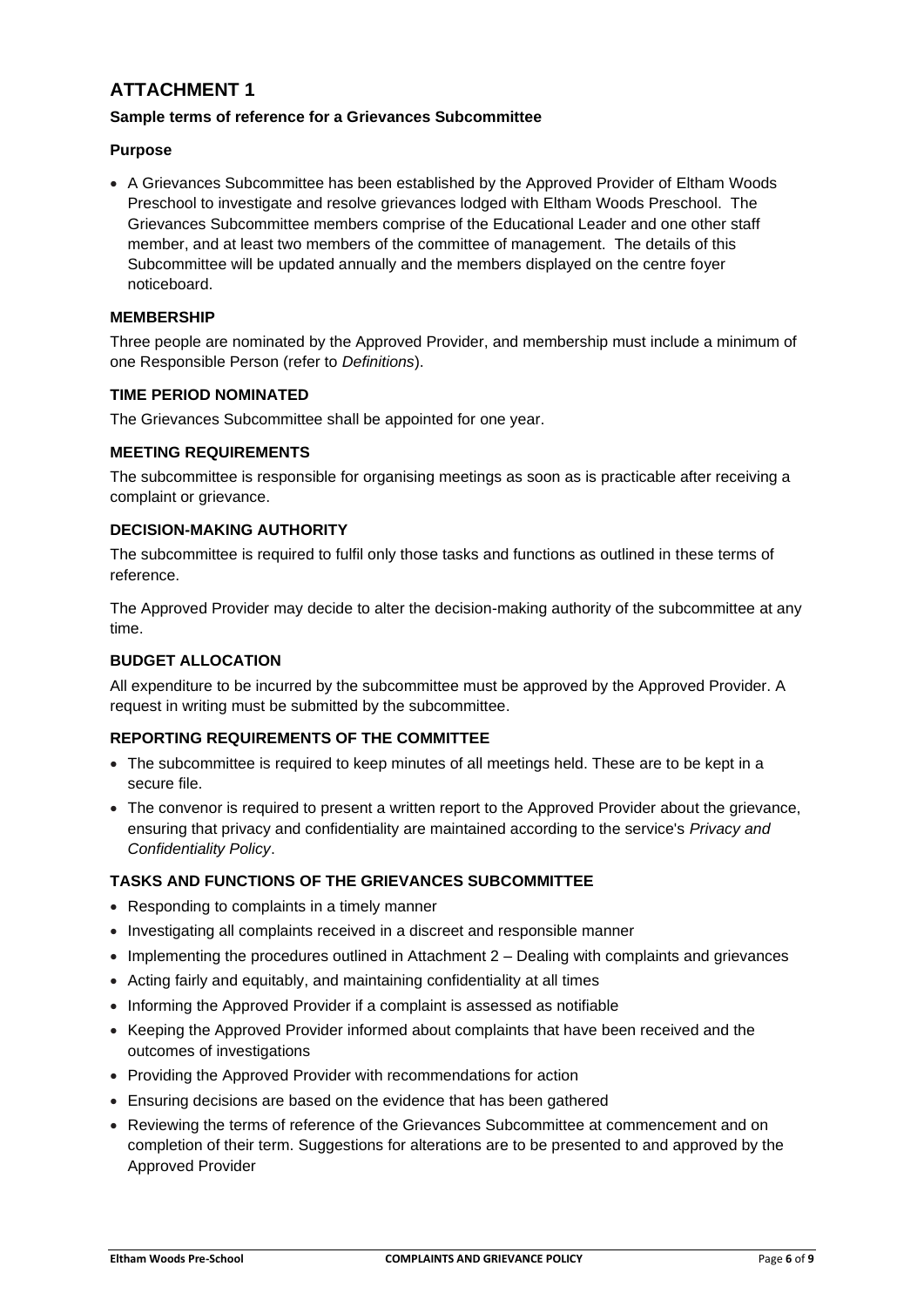# **ATTACHMENT 2 Dealing with complaints and grievances**

# **DEALING WITH A COMPLAINT**

When a complaint is received, the person to whom the complaint is addressed will:

- inform the complainant of the service's *Complaints and Grievances Policy*
- encourage the complainant to resolve the complaint with the person directly, or to submit their complaint in writing
- enter the complaint in the *Complaints and Grievances Register* (refer to *Definitions*) together with the outcome
- comply with the service's *Privacy and Confidentiality Policy* with regard to all meetings/discussions in relation to a complaint
- inform the Approved Provider if the complaint escalates and becomes a grievance (refer to *Definitions*), a notifiable complaint (refer to *Definitions*) or is unable to be resolved appropriately in a timely manner.

## **DEALING WITH A GRIEVANCE**

When a formal complaint or grievance is lodged with the service:

- the staff member receiving the formal complaint or grievance will record all relevant details regarding the grievance in the *Complaints and Grievances Register* (refer to *Definitions*) and immediately inform the Approved Provider
- the Approved Provider must inform the service's Grievances Subcommittee, if there is one, or appoint an investigator(s) to investigate the grievance
- the Grievances Subcommittee will assess the grievance to determine if it is a notifiable grievance (refer to *Definitions*)
- if the grievance is notifiable, the Approved Provider will be responsible for notifying DEECD. This must be in writing within 24 hours of receiving the complaint (Regulation 176(2)(b))
- the written report to DEECD needs to be submitted using the appropriate forms from ACECQA and will include:
	- − details of the event or incident
	- − the name of the person who initially made the complaint
	- − if appropriate, the name of the child concerned and the condition of the child, including a medical or incident report (where relevant)
	- − contact details of a nominated member of the Grievances Subcommittee
	- − any other relevant information
- if the Approved Provider is unsure if the complaint is a notifiable complaint, it is good practice to contact DEECD for confirmation.

## **GRIEVANCES SUBCOMMITTEE RESPONSIBILITIES AND PROCEDURES**

In the event of a grievance being lodged, the Grievances Subcommittee will:

- convene as soon as possible to deal with the grievance in a timely manner
- disclose any conflict of interest relating to any member of the subcommittee. Such members must stand aside from the investigation and subsequent processes
- consider the nature and the details of the grievance
- identify which service policies (if any) the grievance involves
- inform the Approved Provider if their involvement is required under any other service policies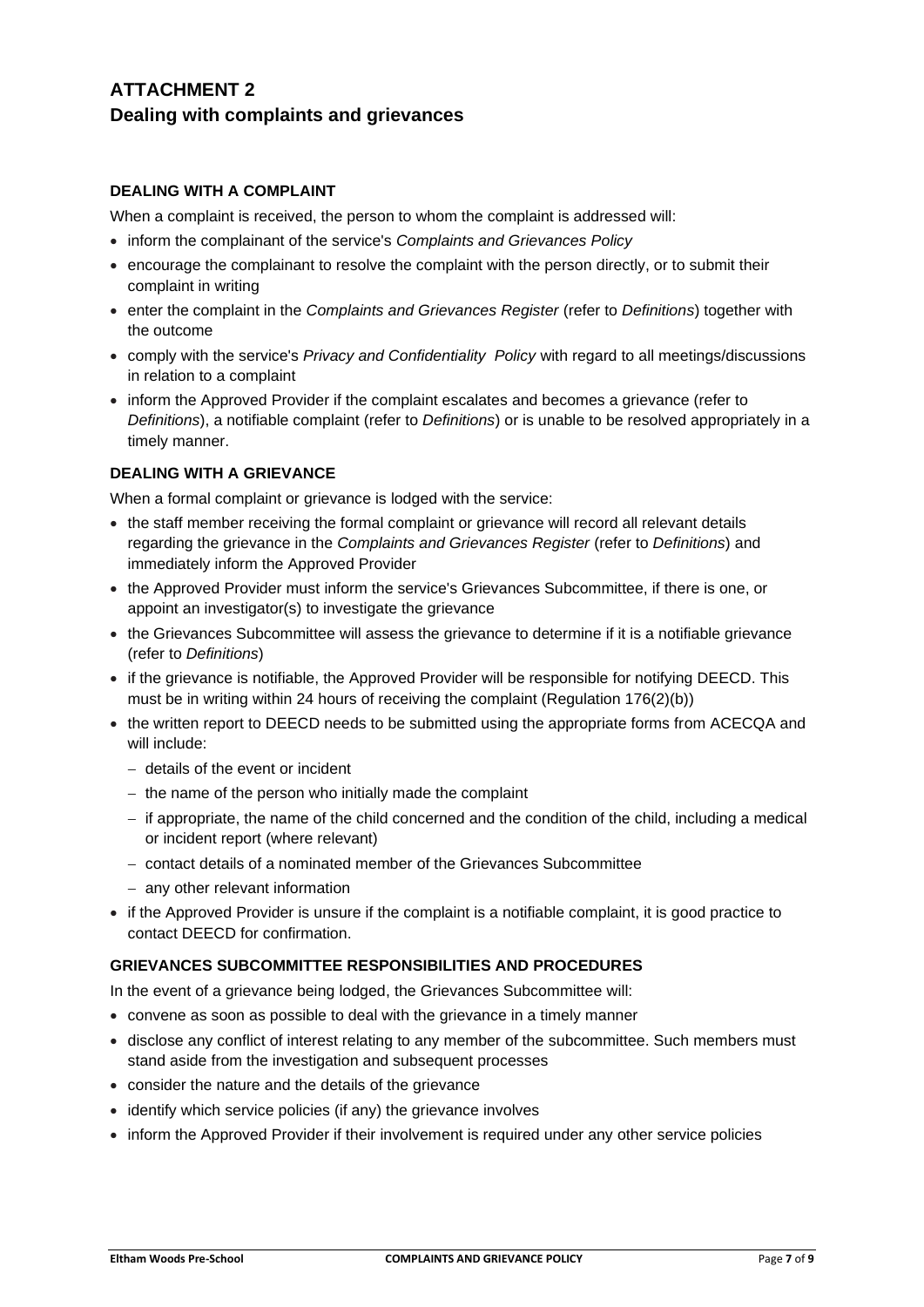- if the grievance is a notifiable complaint (refer to *Definitions*), inform the complainant of the requirements to notify DEECD of the grievance and explain the role that DEECD may take in investigating the complaint
- maintain appropriate records of the information and data collected, including minutes of meetings, incident reports and copies of relevant documentation relating to the grievance
- respect the confidential nature of information relating to the grievance. The Approved Provider and the subcommittee must handle any grievance in a discreet and professional manner
- in accordance with the Eltham Woods Preschool Constitution a mediator may be appointed to assist parties in reaching a resolution
- store all written information relating to grievances securely and in compliance with the service's *Privacy and Confidentiality Policy*.

## **INVESTIGATING THE GRIEVANCE AND GATHERING RELEVANT INFORMATION**

When investigating the grievance and gathering relevant information, the Grievances Subcommittee will:

- meet with individual witnesses, and give right of reply to the person against whom the allegations are made in relation to any accusation or information relating to an alleged incident
- offer the complainant the opportunity of meeting with the subcommittee to discuss the complaint and provide additional information where relevant
- nominate a subcommittee member to inform the complainant of the procedures for dealing with the grievance if the complainant does not take up the opportunity to attend a meeting
- document the time, date and detail of meetings/discussions, and follow this up with a letter to the complainant outlining the information discussed
- be available to meet with DEECD staff, if required, and provide additional information as requested
- review relevant information and documents
- obtain any other relevant information or documentation that will assist in resolving the grievance
- seek advice, where appropriate, from individuals and organisations that may be able to assist in resolving the grievance (any cost in seeking advice will require prior approval by the Approved Provider).

## **FOLLOWING THE INVESTIGATION**

Once the investigation of the grievance is complete, the Grievances Subcommittee will:

- endeavour to resolve the grievance by mutual agreement of the parties involved
- meet to discuss the information gathered and determine further action, including generating recommendations to be presented to the Approved Provider
- ensure that any recommendations or actions are in accordance with relevant legislation and funding requirements including, but not limited to:
	- − *Education and Care Services National Law Act 2010*
	- − *Education and Care Services National Regulations 2011*
	- − *Victorian kindergarten policy, procedures and funding criteria*
- report outcomes that may include relevant information gained in investigations and consultations to the Approved Provider and, where required, provide any recommendations for consideration by the Approved Provider
- inform the Approved Provider on the involvement of DEECD and the outcomes of any investigation by DEECD. The Approved Provider will review the report and any subcommittee recommendations and will be responsible for making decisions on the action to be taken (if any), including relevant review mechanisms
- advise the complainant and other relevant parties of any decisions made by the Approved Provider in relation to the grievance